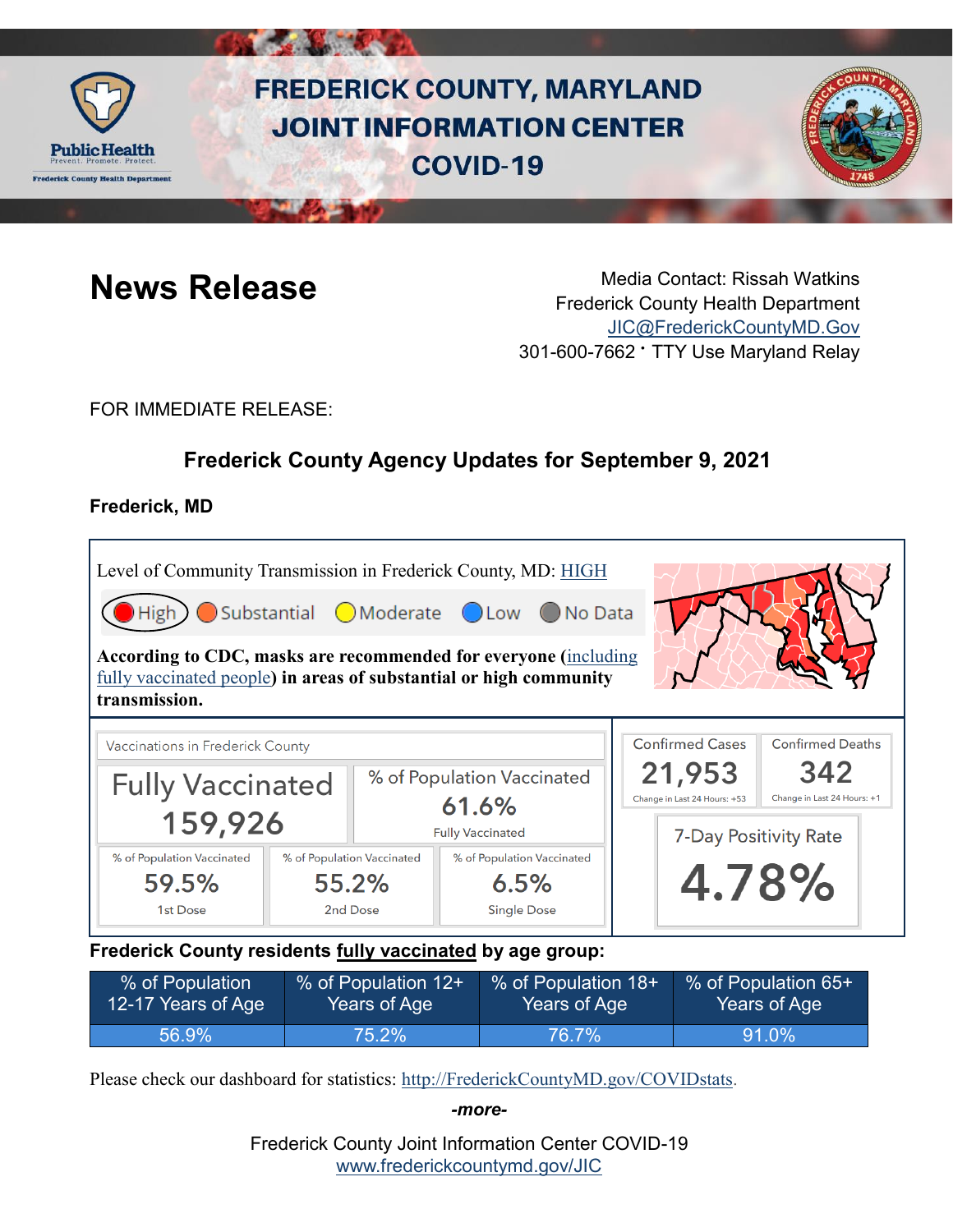

## **Page 2/JIC**

# Frequently Asked Questions



# **Q: How can I find a place to get tested for COVID-19?**

A: Go to [Covidtest.Maryland.gov](https://coronavirus.maryland.gov/pages/symptoms-testing) and search by zip code to find local options.



#### **Q: When can I get a booster dose of COVID-19 vaccine?**

CDC has estimated that boosters for the general public may be recommended around 8 months after receiving the second dose, but this has not been made official by CDC and FDA yet. There is currently no word yet on boosters for Johnson & Johnson (J&J/Janssen) vaccine.



## **Q: How can I get treatment for COVID-19?**

A: Current treatment for COVID-19 is monoclonal antibodies. Clinical trials have shown fewer COVID-19-related hospitalizations or emergency room visits and a decrease in the amount of virus in an infected person's blood in patients at high risk for developing severe COVID-19 symptoms. Talk to your health care provider as soon as you test positive for COVID-19 so they can determine if monoclonal antibodies are the right treatment for you. If you do not have a healthcare provider you may be evaluated over the internet by going to [http://medstarhealth.org/eVisit.](http://medstarhealth.org/eVisit) If you do not have access to the internet you may call 410-649-6122 and receive information on monoclonal applicability over the phone. More information, including who is eligible, is available [here.](https://covidlink.maryland.gov/content/faqs/#faqMA)

**Q: What's the update on the Mu variant (B.1.621)?** A: The Mu variant was classified as a Variant of Interest by WHO on 9/3/2021. It was first identified in Columbia in January 2021. Worldwide, Mu has declined and is currently below 0.1% of sequenced samples, but it is increasing in Colombia and Ecuador. Delta variant remains the top variant in the United States.

# JIC Partner Updates

Frederick County Public Schools: Frederick County Public Schools provides a [data dashboard](https://www.fcps.org/dashboard) for families, staff and community members as a summary of student and staff COVID-19 cases broken down by school. This information will be updated on Mondays and Wednesdays.

Board of Health: The next Board of Health meeting is scheduled for Tuesday, September 14 at 7pm. This meeting will include a COVID situation update, a vaccination update, and discussion.

The meeting will be broadcast live on FCG TV cable channels 19/1085, and webcast at [FrederickCountyMD.gov/FCGTV.](http://frederickcountymd.gov/FCGTV?fbclid=IwAR12fIe_GBfOewC97-1Tzhd_8sNRe1Ra-dniEBkmfcv0gQyzD0KhF0xCfgA) The public may call 855-925-2801, and entering meeting code 8751 to listen. Public comments will be accepted on the Board of Health's public portal at [https://www.publicinput.com/H2716,](https://www.publicinput.com/H2716?fbclid=IwAR1hBNJhY1T0z5RRs-bg1Csm0XOpcIT3wzYcIvdIgvf8l4PXtExNRtUipkM) or by



calling toll-free 855-925-2801, entering meeting code 8751, and entering into a queue for live public comment during the meeting. Comments are limited to 3 minutes. Agenda is posted [here.](https://health.frederickcountymd.gov/627/Board-of-Health)

#### *-more-*

Frederick County Joint Information Center COVID-19 [www.frederickcountymd.gov/JIC](https://frederickcountymd.gov/JIC)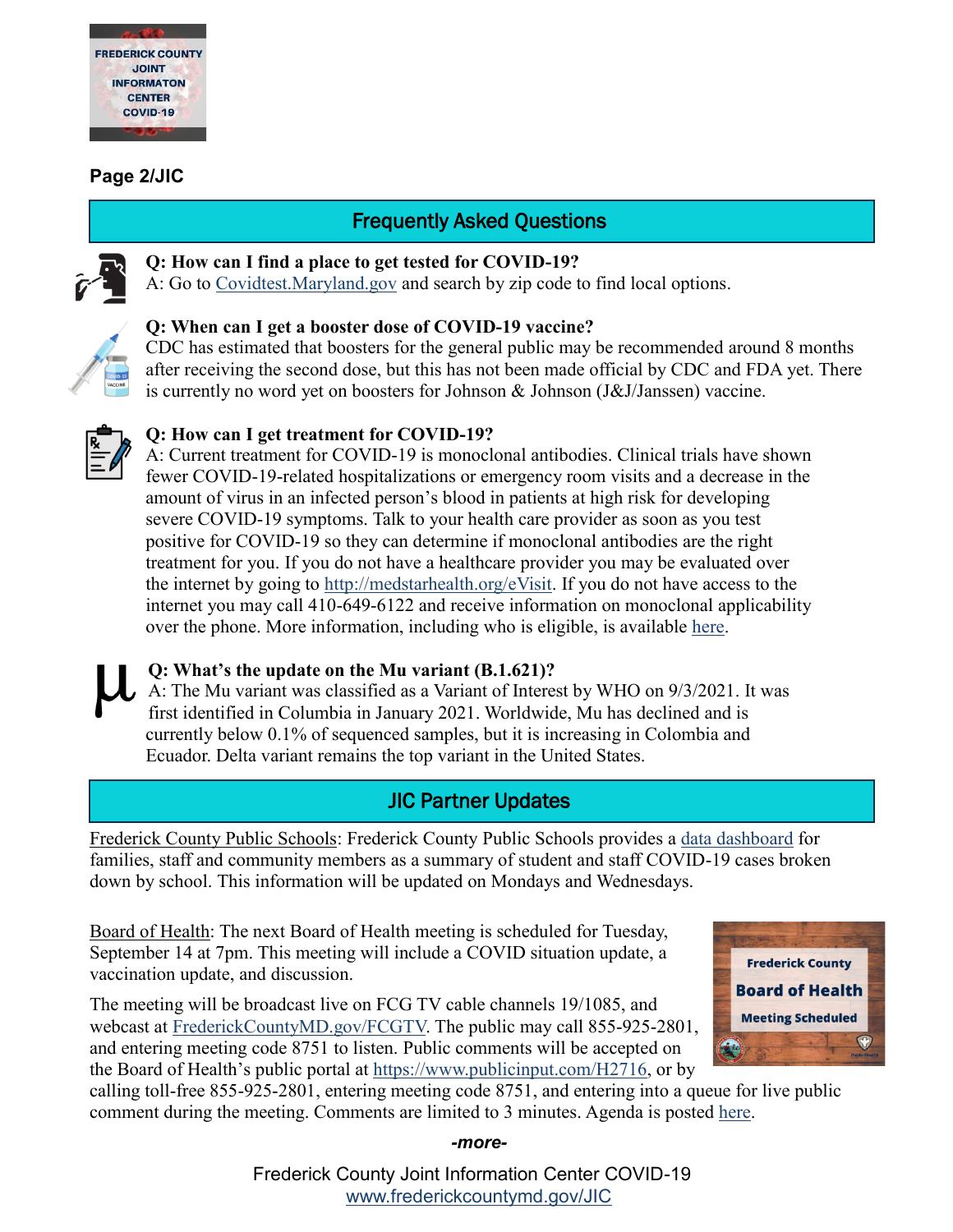

**Page 3/JIC**

# Maryland Trending Questions



# **Trending Questions**

# **Can I get a COVID-19 vaccine and flu vaccine at the same time?**

Yes. COVID-19 vaccines may be administered with other vaccines, including flu vaccines and MDH strongly encourages Marylanders to get a flu vaccine and a COVID-19 vaccine, if they haven't already.

#### **Can immunocompromised people who received the Johnson & Johnson COVID-19 vaccine get a booster dose of the Pfizer or Moderna vaccine?**

No, [the CDC does not recommend](https://www.cdc.gov/coronavirus/2019-ncov/vaccines/recommendations/immuno.html) this currently.

#### **UPDATE: What do immunocompromised individuals need to do to get the booster shot?**

The CDC approved the FDA amendment of the emergency use authorizations for the Pfizer-BioNTech (COMIRNATY) and Moderna COVID-19 vaccines to allow specific individuals with compromised immune systems to receive a third additional vaccine dose.

Patients should talk to their healthcare providers to determine if they need an additional dose and what the timing of that dose should be. CDC does not recommend additional doses for any other population at this time.

Maryland has issued guidance instructing all pharmacies and providers across the state to administer boosters to anyone who considers themselves to be immunocompromised, without a prescription or doctor's order.

#### **Did you miss last week's questions?**

You can find out the answer to other trending COVID-19 vaccination [questions at covidLink](https://covidlink.maryland.gov/content/faqs/#trending) Trending [Questions and Answers.](https://covidlink.maryland.gov/content/faqs/#trending) Be sure to check out [covidLINK](https://covidlink.maryland.gov/content/) for even more information on the COVID-19 vaccine, testing, and contact tracing.

*-more-*